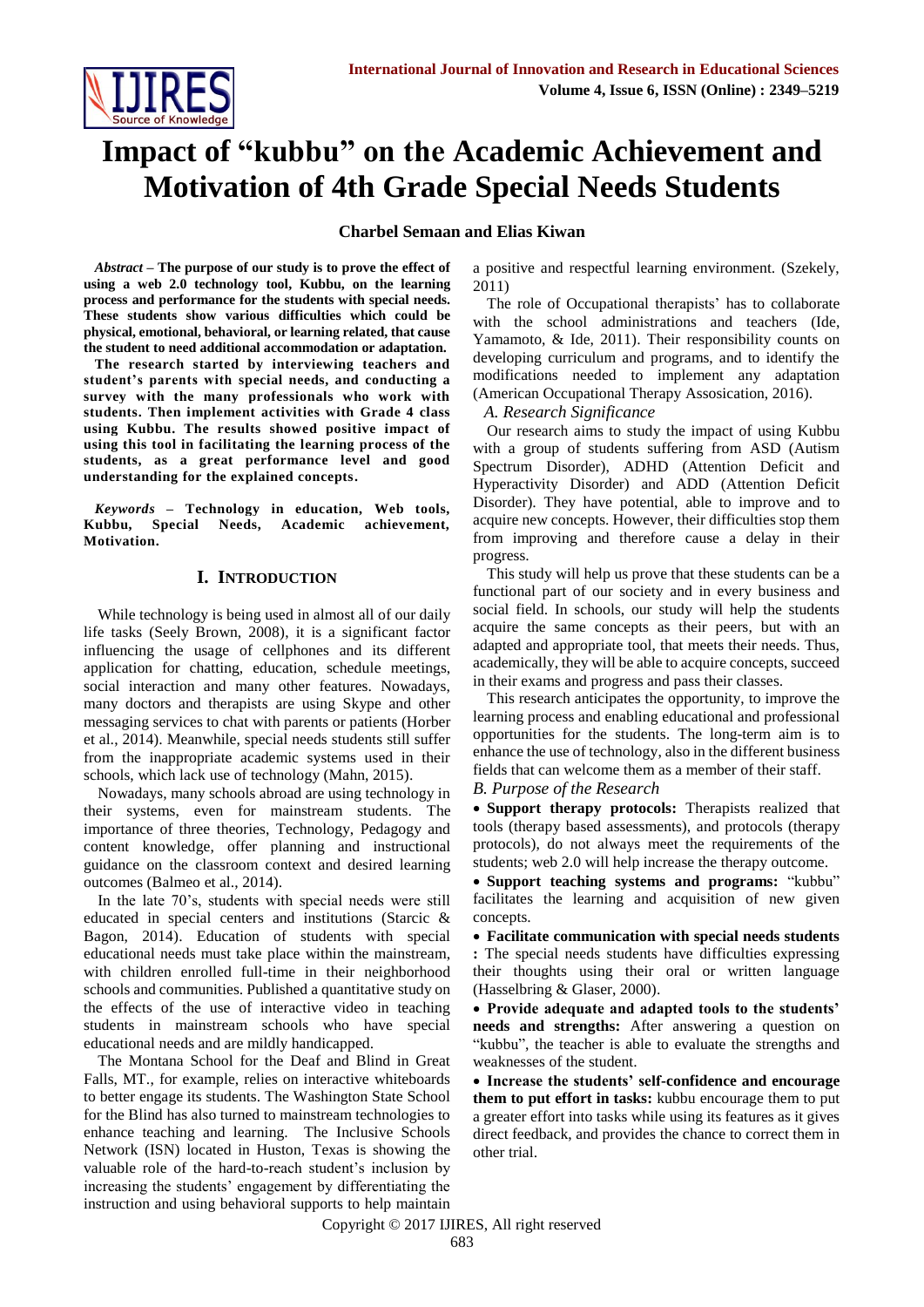

 **Create interesting and fun situations during learning:**  "Kubbu" will create a fun situation, because they are using their smartphones/tablets or computer.

## *C. Problematic:*

If "kubbu" is applied in the school learning system, it might facilitate the acquirement process and give better academic results (productivity, motivation, engagement) for the grade 4 students who present ADHD, ADD and ASD. These students could perform better, and show more knowledge and skills if the fine motor and the handwriting skills were neglected in their assignments or class activities. *D. Hypothesis:*

- Hypothesis 1: Using "kubbu" in the schools' learning system has a positive effect on the students with special needs' level of knowledge and acquisitions. Thus, technological tools can substitute Fine motor and handwriting skills for these students.

- Hypothesis 0: using "kubbu" in the schools' learning system has no effect on the students with special needs' level of knowledge and acquisitions. Thus, technological tools cannot substitute Fine motor and handwriting skills for these students.

# *E. Definition of terms*

 **Occupational therapy (OT):** (World Federation Of Occupational Therapy, 2011) defines Occupational therapy as a client-centered health profession concerned with promoting health and well-being through occupation..

 **Information and communications technology ICT and web 2.0:** (ICT) refers to all the technology used to handle telecommunications, broadcast media, intelligent building management systems, audiovisual processing and transmission systems, and network-based control and monitoring functions. (Tandefelt, 2008). "Web 2.0 can be described nowadays as stage of Web development, defined by a virtual set of user-generated content, based on modern technologies and solutions, interactive concepts enabling constant creation and tolls of rapid communication within the web (Levy, 2009).

 **"kubbu":** (kubbu, 2016) "kubbu" is an e-learning tool designed to facilitate teachers' work and enhance the learning process and it includes different tools and Features. (Hochstetler, 2013) allows a user to create online quizzes, matching games, and crossword puzzles and then be able to place these items on a class website, wiki, or send them to selected email addresses.

 **Autism spectrums Disorder (ASD):** (Varley, 2013) Autism Spectrum Disorder Autism spectrum disorder is a new DSM-5 name that reflects a scientific consensus that four previously separate disorders are actually a single condition with different levels of symptom severity in two core domains.

 **ADHD (Attention Deficit and Hyperactivity Disorder):** (ADHD, 2016) defined ADHD as "a persistent pattern of inattention and/or hyperactivity-impulsivity that is more frequently displayed and more severe than is typically observed in individuals at a comparable level of development".

 **Attention Deficit Disorder (ADD):** (American Pshyciatric Association, 2013)A condition whose symptoms include impulsiveness and a short attention span. It is usually diagnosed in childhood and can interfere with performance at school, in the workplace, and in social situations.

# **II. REVIEW OF LITERATURE**

# *A. ICT and Special Needs*

(Hayes et al., 2010) (Naumes, 2013) Performed studies on interventions to support children with autism to include the use of visual supports fostering their concentration and engagement during the task. While, (Mitchell, 2014) described the tablets and the touch screen by hand-help devices, it offers the student the sensory input and kinesthetic experience for engagement in learning. Video games are used often, but improvements could be made to make them more effective for the therapist.

(Drigas, 2011) conducted that e-technology is a step further for the traditional psychology, by providing the cooperation between therapist, parents-patients, and clients. (Lytras, Carroll, Damiani, & Tennyson, 2008) The psychologists use the Internet for psychological intervention, assessment, orientation, and parental and couple guidance. On the other hand, (Hatzis et al., 2003) introduced some tools used by the speech therapist pathologist: "Speech Kit", "Lee Silverman Voice Treatment (LSVT)", "Speech Training and Recognition for Dysarthria Users of Assistive Technology (STARDUST)".

*B. ICT and Occupational Therapy*

(Naumes, 2013) integrated the virtual rehabilitation in elderly rehabilitation like "Nintendo", "Wii", and "Xbox Kinect", increased their functional independency and engagement in their lives. As for (Piškur, 2014) used an assistive technology (AS) in the therapy sessions creates a solid coherence between the client occupation and his interest as well as using web 2.0 for communication and society development increase the life satisfaction. (Grandin, 2009) Also, mentioned that autistic children are visual learners and, as such, tend to visualize and think in pictures.

# **C.** *Integrating ICT in Special Education*

(Aksal & Gazi, 2015) conducted a study in Cyprus about integrating informatics communication technology in special education, highlighting the potential need of integrating educational games and application in the curriculum and their importance aim in increasing the student is learning and performance. Moreover, (Balmeo et al., 2014) mark the importance of the teacher's knowledge about using software and hardware in the curriculum, creates efficiency in the special learning. (Schmid & Whyte, 2014) stated that ICT promotes the Special Needs' (SN) social skills self-confidence and communication skills along with their language development and interpersonal skills.

(Redford, 2013) demonstrated some iPad applications, Speech-to-Text, NaturallySpeaking, Sight Words, Lectio, MysteryWordTown, BlueHat GreenHat, WriteInStyle, Promptoo, etc. were built to help the dyslexic students. In addition, The use of ICT has shaped the knowledge and the skills of teachers, therapist, and special educators, which helped them to implement technological strategies of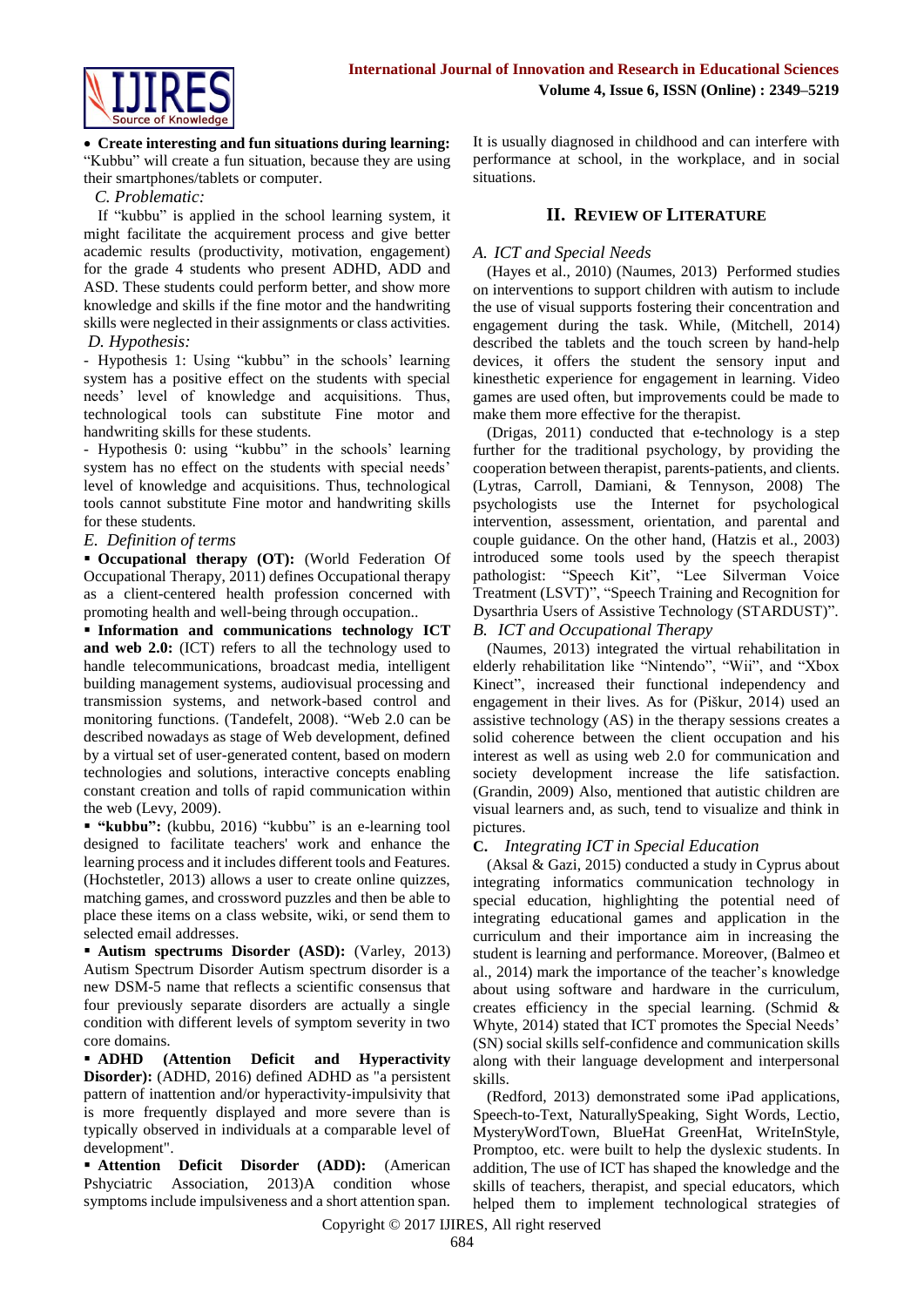learning to help each student to overcome his difficulties in learning by pointing out the needs of each individual (Drigas & Ioannidou, 2013).

# *D. Web 2.0 in Education*

(Faizi et al., 2015) (Gwozdek et al., 2008) conducted that the web 2.0 technology in education promotes learning engagement, as well as fosters communication with peers and teachers by executing discussions on the platform. Where, (Bennett et al., 2012) (Betrus, 2012) Indicated that web 2.0 tools permits numerous opportunities to express their manners and self. Also, (Hamilton, 2010) Said that integrating web 2.0 in the healthcare profession connect the students, researchers and the practitioners, As for (Redecker, 2009) who stated that web 2.0 will provide a long life-support learning for these students.

# *E. Kubbu in Education*

Kubbu is a fantastic tool that gives the teacher the ability to monitor the student's activities without even using an email address. "Kubbu" it is for all age group and it is a tool for practicing, revision and assessment, and can be used a home activity (Morris, 2010). (Bernice, 2014) conducted that kubbu engrosses the student in learning. This will help the teacher to track the student's progress as well as compare and contrast students' progress with Kubbu's result database.

(Martin, 2013) claimed in his website the importance of using kubbu in education, as teachers can create activities and promote the students' proficiency in learning and "make the classroom technologically dynamic for the students". Kubbu offer numerous advantages for teachers to create different types of activities. Furthermore, a bonus feature exists that can randomizes the questions which can prevent cheating. In addition, in his blog, Martin developed two specific uses of kubbu, he mentioned the further learner and practice of creating quizzes and educational games with any subject material such as science, art, languages/grammar, etc. all while, promoting social learning. Using kubbu, promote social learning by paring up students into groups to create activities. Scores are shared to encourage competition with other teams or classes.

(kibble, 2007) Indicated that "Kubbu" can be used as an assessment tool, where the study revealed that the use of online practice quizzes would provide better grades for the students. (Hochstetler, 2013) Described Kubbu as a tool that can track a student's performance with statistical analysis. While (Ide et al., 2011) conducted that It is an elearning tool designed to facilitate the teacher's work and student's engagement used in order to identify their weaknesses.

# **III. RESEARCH METHODOLOGY**

# *A. Introduction*

(Godfrey & Costeloe, 2009) conducted a research about the impact of learning 2.0 on special needs students who suffered from ADD and ASD, along with (kibble, 2007) who had a study about the students who performed better while doing their tasks using "kubbu". In addition, the ICT training with the students with (ID) intellectual Difficulties

students would help them in maximizing the benefits of information.

Teachers will use "kubbu" in their teaching process. The web 2.0 tool such as "kubbu", will have positive impact on the grade 4 students who have difficulties in their fine motor and handwriting skills (kibble, 2007). The findings from the previous studies about the Web 2.0, and after gathering sufficient evidence about the extreme likelihood of ICT in education by increasing concentration and reinforcing engagement in the learning process and promoting communication and a proper behavior as well as increasing the students' achievement come to the same conclusion. The data obtained shed light and allowed for the integration of "kubbu" the Web 2.0 tool on grade 4 special needs students in order to develop their engagement, concentration and achievement.

## B. *Context of the Study and Participants*

The researchers chose the selective purposive sample (Etikan, 2016). In our study, we focused on 14 candidates from the Grade 4 small group class with specific characteristics (special needs) and in the same age range (8- 10 years old) to work with for many reasons:

- Sufficient knowledge in using computers, and in the school computer system (Fedora).

# - They have ASD, ADD or ADHD.

*C. Ethical Consideration*

To start, the first step was taking the school principal's approval. It is to be noted that the principal is a PhD holder in physics, and a democratic leader (Bhatti et al., 2012). Adhering to research code of ethics, none of the students' names were revealed.

## *D. Variables*

Independent variables: Kubbu.

Dependent variables: level of knowledge and acquisitions, fine motor and handwriting skills.

## *E. Instruments*

• The triangulation technique by combining observation (to observe the sample reaction), survey (teachers and parent's survey), interview (with teacher and parents) and documents (from "kubbu" results section)

 Kubbu results section and the level of performance of each student

 Observation (by the researcher) of the student in the computer lab while practicing "kubbu" and directly taking notes had a significant affects overall study

*F. Data Collection and Analysis*

The third step took place after choosing the sample and getting the principal's approval. Our study's procedure was implemented with many plans of action: a survey and interviews were done with teachers; also, phone interviews were held with the parents. Later on, a training session was held with the homeroom teacher to demonstrate the features of Kubbu.

After creating the account for the students and each had a username, we chose the lesson; the subject and the quizzes. The researcher was always present to observe the students' interaction with Kubbu, taking into consideration their engagement, motivation, reaction, behavior, concentration,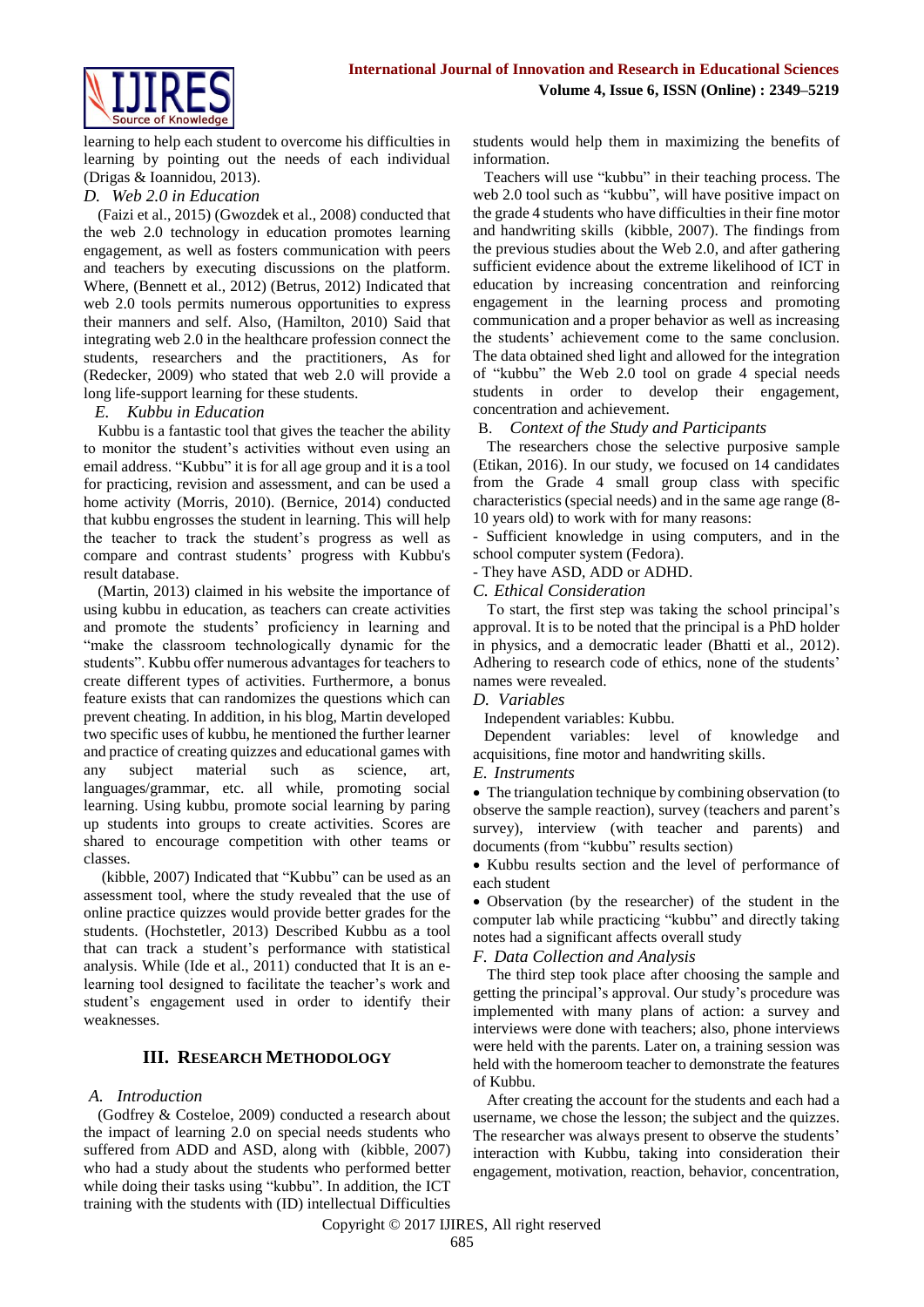

and independency. Also, a Kubbu home activity was sent home. Feedbacks were shared after finishing the activities.

Later on, the researcher gathered the qualitative and quantitative data that he received from the observations and the constructive criticism, and from all the instruments used in this study, in order to analyze them.

# **IV. RESULTS AND ANALYSIS**

#### *A. The Quantitative Data*

- *B. SPSS survey data*
- **The importance of technology use in their classroom** 80% of the teachers claimed that it is important to use the technology in the classroom
- **Does the ICT facilitate the learning process?**

100% of the teachers responded that the ICT facilitates the learning process.

 **Do you think students with handwriting difficulties will have better results in any task when doing it with technology?**

100% of the teachers think that the ICT will decrease handwriting difficulties and the students will have better results while doing with technology.

 **Will Students who suffer from a lack of attention during an explanation of a lesson, show a longer attention span when it is done with a technology tool?**

80% of the teachers think that the attention span will increase if the student will use the ICT in their learning process, while one of them denied the importance by responding "Not at All".

 **Will Using technology help students acquire the concepts by helping the teachers in planning the explanation and supporting it by visual and digital support?**

60% responded by "most of the time", while 40% answered "rarely"

 **What are the barriers in using computer/ tablets or information technology in your classroom?** 

All the teachers responded that the barriers of using technology in their classrooms not having Internet access, the bad connection and the technical supports while two of them responded that there were no barriers.

 **Will students feel more comfortable and engaged answering questions related to a lesson using technology tools rather than in the traditional way?**

80% agree that the ICT increases the student's engagement over the traditional way.

**Have you heard about the Web 2.0 tools?**

In this question, there was several tools names such as Kubbu, Edmodo, survey monkey, Scratch, Prezi and others. All of the teachers answered negatively, they had no idea about such web 2.0 tools.

# *C. Kubbu Data*

## **First activity: The subject pronouns:**

This activity contained 16 questions with a composer activity form, the students has to fill the blank space with a subject pronoun that they think it fits properly in the sentence.. 10 students obtained a score higher than 70% from the first trial, while two of them took the second trial to optimize their score and one of them did a third trial with the same score. The class average is 76% with a max score 100%.

#### **Second activity: the object pronouns:**

The 14-question activity was created using the composer form, with an instructional guide on the top of the page colored in red. In this activity, the students should fill the blank space with an object pronoun that can take the place of the words between brackets. They had an average of more than 60%, while two of them obtained a 93% and one of them 100%. While the two who had an average score of <50% had ASD, and the concept seemed abstract for them.

#### **The Home Activity:**

The researcher sent a home activity on "kubbu" with teacher-parent collaboration. It was a 10-15 minute practice in the science subject. The students had to re-read their science lesson and answer three questions on their devices, whether it was an iPad/tablet/ Smart Phone, portable or personal computer. In this activity, they had the chance to do it in 15 minutes (as a time range), maximum, and multiple times (a chance to get better results).

The results showed that 9 out of 12 had a score 100% while 3 out of 9 had 100% on the first trial. In the other hand, three out of 12, scored 50% without any other trial.

## *D. The Qualitative Data*

The qualitative data was gathered from, in-depth interviews, on a one-to-one basis (with the teachers and parents), observation, and open question survey and written report after each session.

**Parents** phone interviews

All parents claimed that technology has always represented a positive reinforcement for their children as they promise them to get the IPad once they finish their homework or lessons.

60% of the parents claimed that they use technology and the e-learning tools such YouTube while assisting their children at home in the different activities (e.g.: science homework, spelling, reading, etc.), in order to facilitate the concept.

20% of the parents revealed that they do not use any technology devices with their children at home for many reasons: no portable or personal computers available and limited or unavailable Internet access.

Moreover, 20% of the parents were not assisting their children at home, as they finish their work late. These parents hire tutors to help them with their children.

100% of the parents revealed the importance of the ICT in learning, and they were very excited and interested to integrate the new breakthrough learning technique for their children.

## **Teachers'** interviews

All teachers agreed that the technology facilitates the learning process and had the same answer that the students will be more engaged, motivated and concentrated and will give better results. Three teachers consider technology a reenforcer that optimizes the visual memory to better concept acquirement and improves the attention span. They also shared the importance of following the multi-intelligence process. Another one thought that using technology will increase the effort and will save time for both participants:

Copyright © 2017 IJIRES, All right reserved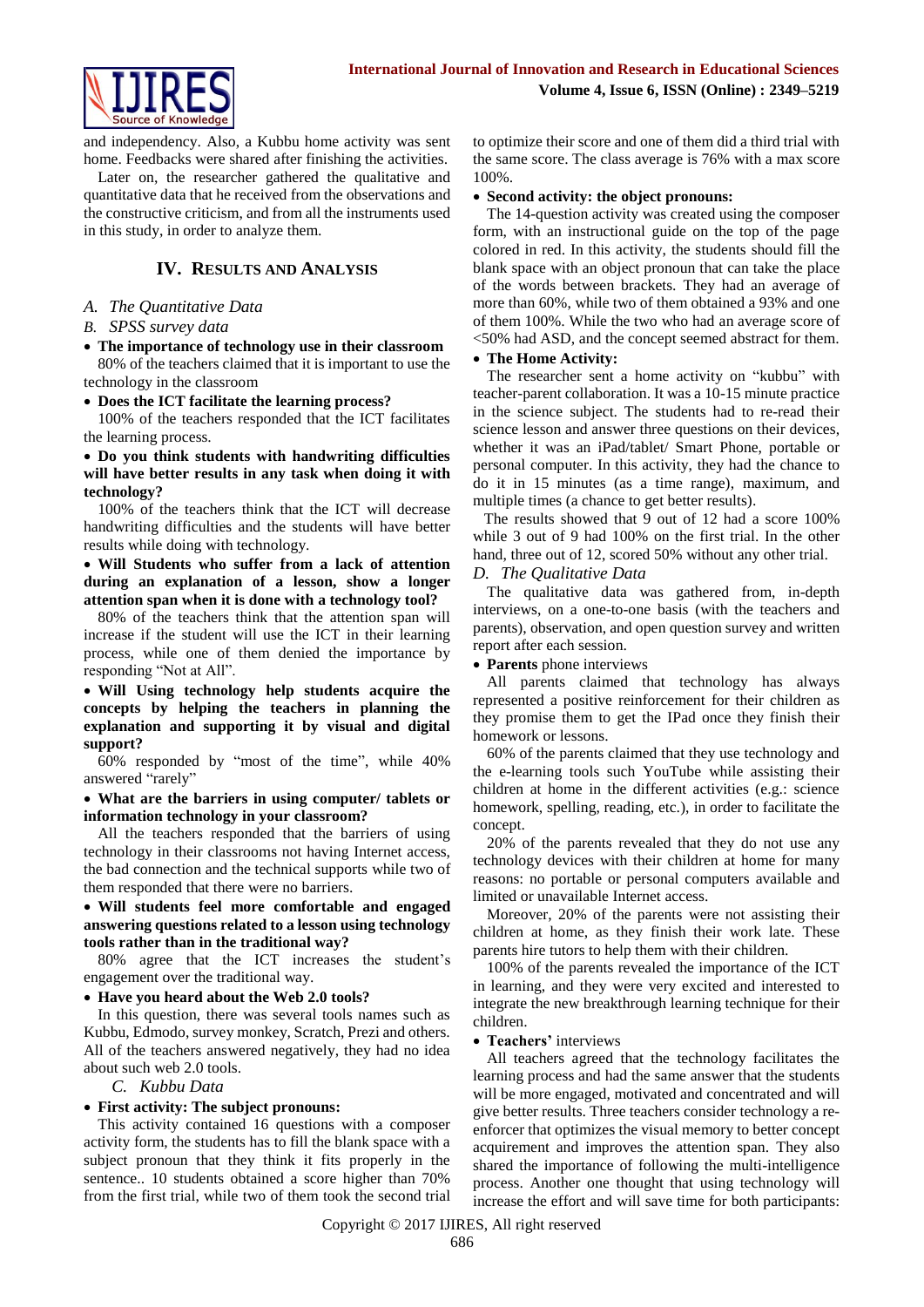

for the teacher (lesson preparation, correction…) and for the student (the student will be independent…), and while it is more fun and entertaining as well as it can increase the concentration during the lesson.

## *E. Discussion and Findings*

The researchers addressed a question in the beginning of the research , If "kubbu" is applied in the school learning system, would it facilitate the acquirement process and give better academic results (productivity, motivation, engagement) for the Grade 4 students who present ADHD, ADD and ASD (Mitchell, 2014) ? Can these students perform better, and show more knowledge and skills if we neglect the fine motor and the handwriting skills in their assignments or class activities?

To answer this question, we had two hypotheses:

Hypothesis 1: Using "kubbu" in the schools' learning systems has a positive effect on the students with special needs' level of knowledge and acquisitions. Thus, technological tools can substitute fine motor and handwriting skills for these students.

Hypothesis 0: using "kubbu" in the schools' learning system has no effect on the students with special needs' level of knowledge and acquisitions. Thus, technological tools cannot substitute fine motor and handwriting skills for these students.

# *F. Hypothesis Validation*

These results helped us to confirm the hypothesis 1: using "kubbu" in the schools' learning systems has a positive effect on the students with special needs' level of knowledge and acquisitions. Thus, technological tools can substitute fine motor and handwriting skills for these students.

To summarize, the data results from the teacher's postinterviews, kubbu data Section, SPSS kubbu had a positive impact on the students' concentration and engagement while practicing or even doing a test. Moreover, these students felt comfortable and independent with Kubbu. Thus, their level of performance will increase, along with their self-confidence.

In our research, the focus group usually shows difficulties in a task related to a lesson in class, in the English or Science subjects, which increased the level of anxiety (Melhem, 2016). When they did the practice on Kubbu, their attitude and behavior revealed that, they were comfortable doing the exercise. They also expressed that by saying that it was an easy exercise.

## *G. Impact of kubbu on the students*

- Engaging students in its multiple types of activities and better performance in the whole subjects used on kubbu (Hamilton, 2010).

- Independency in working no requesting of help from teachers.

- Increase their self-independency at home and at the school.

- Acquiring new concepts will be easier than before (Noor-Ul-Amin, 2013).

- Decreasing their handwriting's anxiety, which make them concentrate on the new concepts (Halton, 2008).

- Encouraging the students to practice more a one time, by giving them a chance to practice it without any teacher pen correction (Williams et al., 2006).

- Increasing in their cooperation while they are solving activities along with their increase in their communication skills and social interactions (Lytras et al., 2013).

- Increase their motivation at home and school by giving the pleasure of solving their activities without effort (Noor-Ul-Amin, 2013).

*H. Impact of kubbu on teachers*

- Decrease the time of preparing, worksheet corrections (Morris, 2010)..

- Increase the class level of performance, more than that, the student's skills in many different areas (daily life skills, new concepts, subjects) (kibble, 2007) (Hayes, Hiran, Marcu, Monibi, & Yeganyan, 2010).

- Preparing and printing the activity (Mark Arthur, 2009).

- Increase teacher's cooperation by sharing their activities on kubbu (Lytras et al., 2013) (Martin, 2013).

- Increase the cooperation between therapist-teacher, teacher-parent to develop their life skills and sharing ideas (Hamilton, 2010).

## *I. Impact on Parents*

- Increased the communication between teachers-parents.

Increase the reliance on teachers.

Giving a new hope for their child to improve in their life. *J.Impact on Society*

- Giving the students the hope of being productive without the feeling of dismissal (Godfrey & Costeloe, 2009).

- Hiring these students in the society and helping them to improve their selves and to be productive (EURYDICE (Organización) & Agencia Ejecutiva en el Ámbito Educativo, 2009).

# **V. CONCLUSION**

The data collection and the analysis of the results helped us conclude that, kubbu **enhanced the learning** process, improved the students' **engagement and motivation** in completing their task by giving them the pleasure of learning, fortified their **concentration** skills, substituted their **handwriting anxiety**, let them focus on the new given concepts and helped them acquire new lessons. Therefore allowed them to promote their **academic achievement** and their level of performance.

Our study works towards providing a better academic experience for the students who have special needs and towards integrating them in the school systems and in the society (Kienapple et al., 2008). If the use of kubbu, which is a tool that gives the students minimal help, substantially improved the students' performance at school, would the integration of other web 2.0 tools improve the conditions in which they learn or even in which they live.

## **REFERENCES**

[1] ADHD, I. (2016). DSM-IV definition of ADHD, ADD. Consulté octobre 2016, à l'adresse http://www.adhdinstitute.com/assessment-diagnosis/diagnosis/dsm-iv/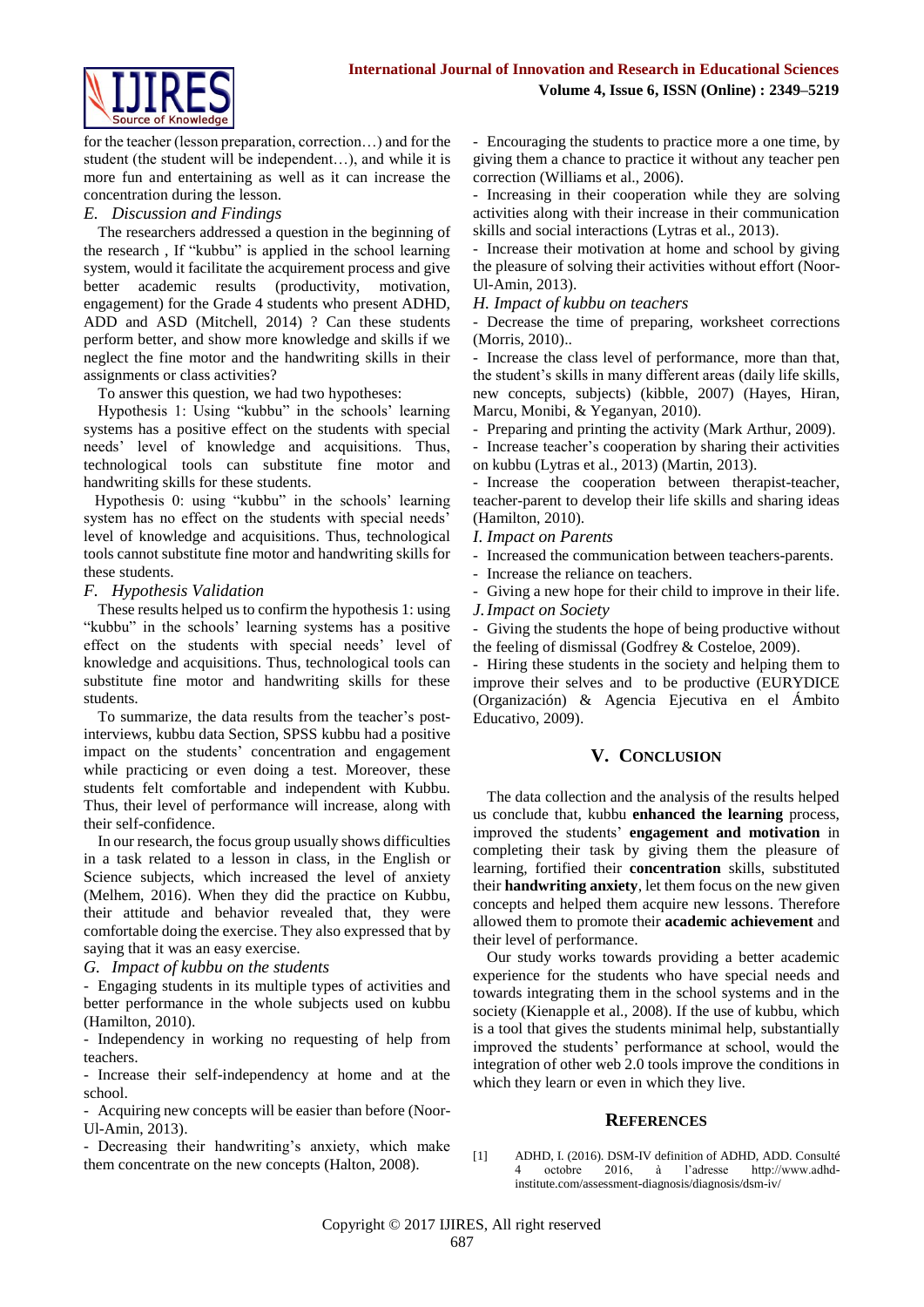

- [2] Aksal, F. A., & Gazi, Z. A. (2015). Examination on ICT Integration into Special Education Schools for Developing Countries. Turkish Online Journal of Educational Technology - TOJET, 14(3), 70‑ 72.
- [3] American Occupational Therapy Assosication, (2016, january 15). Occupational Therapy in School Settings. Retrieved from aota: https://www.aota.org/~/media/Corporate/Files/AboutOT/Professi

onals/WhatIsOT/CY/Fact-

Sheets/School%20Settings%20fact%20sheet.pdf?la=en

- [4] American Pshyciatric Association, (2013). Diagnostic and Statistical Manual of Mental Disorder. Washington, USA: American Pshyciatric Association.
- [5] Balmeo, M. L., Nimo, E. M. A., Pagal, A. M., Puga, S. C., Sanwen, J. L., & others. (2014). Integrating Technology in Teaching Students with Special Learning Needs in the SPED Schools in Baguio City. IAFOR Journal of Education, 2(2), 149– 178.
- [6] Bennett, S., Bishop, A., Dalgarno, B., Waycott, J., & Kennedy, G. (2012). Implementing Web 2.0 technologies in higher education: A collective case study. Computers & Education, 59(2), 524‑ 534. https://doi.org/10.1016/j.compedu.2011.12.022
- [7] Bernice. (2014, octobre 24). Kubbu as an Online Assessment Tool. Consulté 12 janvier 2017, à l'adresse https://teachtolearn2202.wordpress.com/2014/10/24/kubbu-asan-online-assessment-tool/
- [8] Betrus, A. (2012). Historical Evolution of Instructional Technology in Teacher Education Programs: A Ten-Year Update. TechTrends: Linking Research and Practice to Improve Learning, 56(5), 42‑ 45. https://doi.org/10.1007/s11528-012-0597-x
- [9] Bhatti, N., Maitlo, G. M., Shaikh, N., Hashmi, M. A., & Shaikh, F. M. (2012). The Impact of Autocratic and Democratic Leadership Style on Job Satisfaction. International Business Research, 5(2). https://doi.org/10.5539/ibr.v5n2p192
- [10] Drigas, A., & Ioannidou, R. E. (2013). Special Education and ICTs. International Journal of Emerging Technologies in Learning (iJET), 8(2). https://doi.org/10.3991/ijet.v8i2.2514
- [11] Drigas, A., Koukianakis, L., & Papagerasimou, Y. (2008). Psychology in the ICT era: Electronic psychology. Dans World Summit on Knowledge Society (p. 88–95). Springer. Consulté à l'adresse http://link.springer.com/chapter/10.1007/978-3-540- 87781-3\_10
- [12] Etikan, I. (2016). Comparison of Convenience Sampling and Purposive Sampling. American Journal of Theoretical and Applied Statistics, 5(1), 1. https://doi.org/10.11648/j.ajtas.20160501.11
- [13] EURYDICE (Organización), & Agencia Ejecutiva en el Ámbito Educativo, A. y C. (Bruselas). (2009). Key data on education in Europe 2012. Brussels: Education, Audiovisual and Culture Executive Agency (EACEA P9 Eurydice).
- [14] Faizi, R., Chiheb, R., & Afia, A. E. (2015). Students' Perceptions Towards Using Web 2.0 Technologies in Education. International Journal of Emerging Technologies in Learning (iJET), 10(6), 32‑ 36.
- [15] Godfrey, S., & Costeloe, K. (2009). Letter: Clinical use of an indwelling umbilical-artery electrode. Lancet (London, England), 1(7954), 311‑ 312.
- [16] Grandin, T. (2009). How does visual thinking work in the mind of a person with autism? A personal account. Philosophical Transactions of the Royal Society B: Biological Sciences, 364(1522), 1437‑ 1442. https://doi.org/10.1098/rstb.2008.0297
- [17] Halton, J. (2008, january 8). Virtual rehabilitation with video games: A new frontier for occupational therapy. Retrieved from http://www.caot.ca: http://www.caot.ca/otnow/jan%2008/virtual.pdf
- [18] Hamilton, A. (2010). Diffusion of innovation: Web 2.0.
- Occupational Therapy Now, 12(1), 18–21. [19] Hasselbring, T. S., & Glaser, C. H. W. (2000). Use of computer
- technology to help students with special needs. The Future of Children, 102–122.
- [20] Hatzis, A., Green, P. D., Carmichael, J., Cunningham, S., Palmer, R., Parker, M., & O'Neill, P. (2003). An integrated toolkit deploying speech technology for computer based speech training with application to dysarthric speakers. Dans INTERSPEECH. Consulté à l'adresse http://ai2-s2-

pdfs.s3.amazonaws.com/0cf2/6b92c5f50c83224a0c4d25ded86cf e8da640.pdf

- [21] Hayes, G., Hiran, S., Marcu, G., Monibi, M., & Yeganyan, M. (2010). Interactive visual supports for children with autism. Spring Link, 14 (663), 680.
- [22] Hochstetler, C. (2013, August 5). 50 Powerful Web 2.0 Tools for the Classroom. Retrieved October 3, 2016, from eastholmesschools.org: https://sites.google.com/a/eastholmesschools.org/what-you-need-

to-know-about-web-2-0/resources/kubbu

- [23] Horber, D., Langenau, E. E., & Kachur, E. (2014). Teaching and Assessing Doctor-Patient Communication Using Remote Standardized Patients and SKYPE: Feedback from Medical Residents. Online Submission. Consulté à l'adresse http://eric.ed.gov/?id=ED552870
- [24] Ide, M., Yamamoto, B., & Ide, M. (2011). Identifying possible performances of occupational therapy in school inclusion. Cadernos de Terapia Ocupacional da UFSCar, 19(3), 323–332.
- [25] Kibble, (2007). Use of unsupervised online quizzes as formative assessment in a medical physiology course: effecrs of incentives on student participation performance. (Vol. 3). Northeastern: Advanced Physiological Education.
- [26] Kienapple, K. T. courses and programs provided by C. public post-secondary institutions through distance education for early childhood educators, Kienapple, K. A. tools for children with special needs, Clinesmith, J. C. and youth with special needs a review of federal, O'Sullivan, J., & Centre of Excellence for Children & Adolescents with Special Needs. (2008). Distance learning on special needs for early childhood educator workers in aboriginal communities. Phase 1. Thunder Bay, Ont.: Centre of Excellence for Children and Adolescents with Special Needs. Consulté à l'adresse https://login.proxy.bib.uottawa.ca/login?url=http://books.scholar sportal.info/viewdoc.html?id=/ebooks/ebooks0/gibson\_cppc/201 0-09-17/1/10406320
- [27] kubbu. (2016). Online Teaching: Kubbu. Consulté 4 octobre 2016, à l'adresse http://www.kubbu.com/
- [28] Levy, M. (2009). WEB 2.0 implications on knowledge management. Journal of Knowledge Management, 13(1), 120‑ 134. https://doi.org/10.1108/13673270910931215
- [29] Lytras, M. D., Carroll, J. M., Damiani, E., & Tennyson, R. D. (2008). Emerging Technologies and Information Systems for the Knowledge Society: First World Summit on the Knowledge Society, WSKS 2008, Athens, Greece, September 24-26, 2008. Proceedings. Springer.
- [30] Lytras, M. D., Ruan, D., Tennyson, R. D., Pablos, P. O. D., Peñalvo, F. J. G., & Rusu, L. (2013). Information Systems, Elearning, and Knowledge Management Research: 4th World Summit on the Knowledge Society, WSKS 2011, Mykonos, Greece, September 21-23, 2011. Revised Selected Papers. Springer.
- [31] Mahn, E. (2015). A Spoonful of Skype Helps the Medicine Go Down: The Potential and Pitfalls of Telehealth in the United States. Consulté à l'adresse https://jscholarship.library.jhu.edu/handle/1774.2/37220
- [32] Mark Arthur. (2009, novembre 5). Kubbu a fantastic free elearning tool. Consulté à l'adresse https://englishteachermexico.wordpress.com/2009/11/04/kubbua-fanstastic-free-e-learning-tool/
- [33] Martin, colin. (2013). kubbu [licensed for non-commercial use only] / FrontPage. Consulté 12 janvier 2017, à l'adresse http://kubbu.pbworks.com/w/page/50310606/FrontPage
- [34] Melhem, S. (2016). Accompagnement psychosomatique auprès des enfants dyslexiques âgées entre 6 et 9 ans, présentant des altérations de l'appétit. Lebanese University, Health faculty, Lebanon.
- [35] Mitchell, D. (2014). What Really Works in Special and Inclusive Education: Using Evidence-based Teaching Strategies. Routledge.
- [36] Morris, kathleen. (2010). Kubbu: Make Education Games Primary Tech [Educational]. Consulté 12 janvier 2017, à l'adresse http://primarytech.global2.vic.edu.au/2010/03/06/kubbu-greattool-for-teachers/
- [37] Naumes, J. (2013). Use of Technology in Occupational Therapy Rehabilitation from an Elderly Perspective. Interface: The Journal

Copyright © 2017 IJIRES, All right reserved